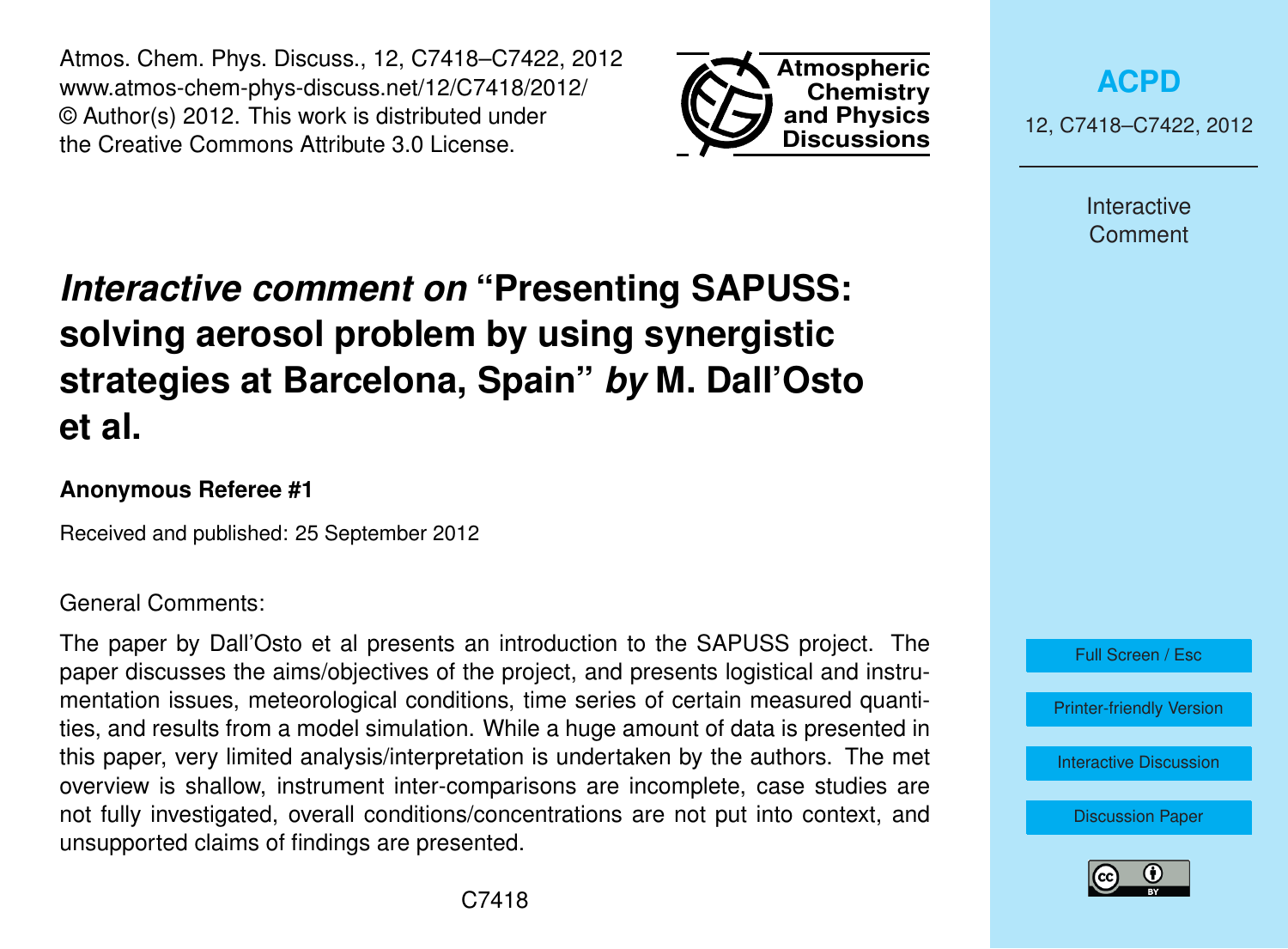One only has to read the abstract and conclusions to realise that there are no results of importance to report in this paper. The authors do acknowledge this fact early on, but state this study is so unique that it deserves an introductory paper. I strongly disagree, and while this paper is useful to the SAPUSS community, it is of little use to the wider scientific community due to the lack of scientific analysis/interpretation.

The authors touch on many different topics, but in a manner so superficial it leaves the reader frustrated and un-informed. The comments below (which i have still included for the authors benefit) may be being addressed in detail by other manuscripts and therefore not within the scope of this article, but if so it begs the question: What is the overall message of this manuscript?

Therefore I recommend this paper is NOT taken forward to full publication. I do however look forward to the wealth of information which is sure to be generated from the more focused manuscripts found within the SAPUSS special issue. The information in this paper is not relied on heavily by the other papers in the special issue (based on a brief scan of the other papers), so its exclusion should have minimum impact.

Specific Comments:

In the special issue introduction, it is stated that "Compared to other European regions, the metropolitan area of Barcelona sees relatively high particulate matter due to high anthropogenic emissions, a dry and warm Mediterranean climate and low dispersive conditions due to a unique topographical situation." Given the introductory nature of this paper, it would have been useful for the authors to demonstrate/introduce this, possibly by comparing air quality monitoring datasets between cities etc.

In general, the paper is poorly written (with the exception of the modelling section). Countless technical and general statements/descriptions are inaccurate (e.g. "..... some atmospheric parameters of interest are derived indirectly by the changes in atmospheric radiation that result from the presence of the parameter" is highly suggestive of passive remote sensing, but LIDAR is used as a subsequent example; Barcelona 12, C7418–C7422, 2012

Interactive **Comment** 



[Printer-friendly Version](http://www.atmos-chem-phys-discuss.net/12/C7418/2012/acpd-12-C7418-2012-print.pdf)

[Interactive Discussion](http://www.atmos-chem-phys-discuss.net/12/18741/2012/acpd-12-18741-2012-discussion.html)

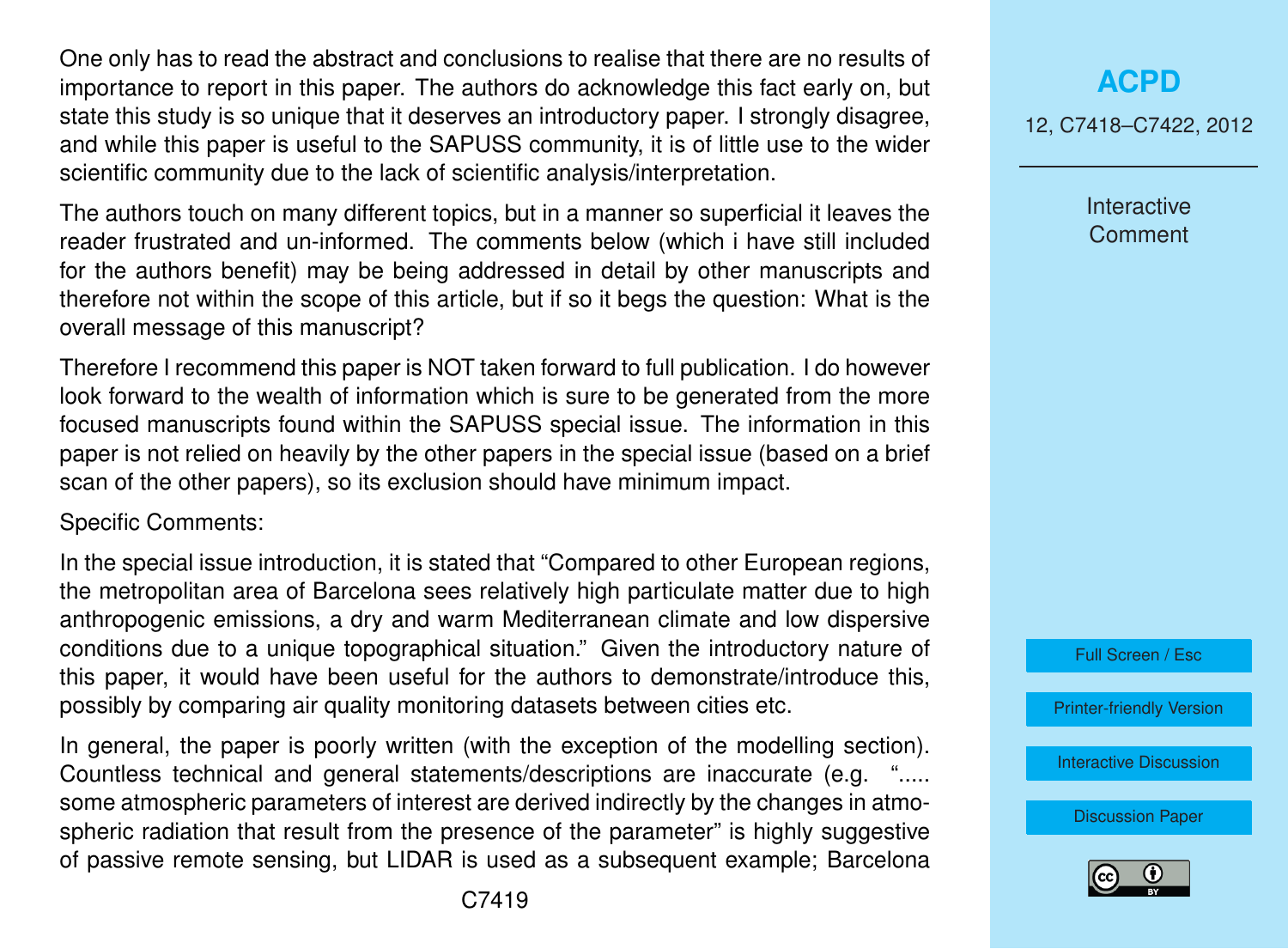is stated as having the highest population density in Europe, despite it actually being Paris). Poor grammar is widespread and sentence structure is frequently confusing.

Figure clarity is very poor: axis labels/values are difficult to read; too much data is shown to be useful (e.g. 4 weeks of data at high time resolution on small figures such as Fig. 2a); inappropriate figure legend size/location (e.g. Figure 9). Figures 1a and b are repetitive and unclear. A plan view of topographical data would be more appropriate. Sigma is not defined as standard deviation in Figure 4. Variability/uncertainty values in Tables 4-5 are not defined (standard deviation?).

Values of measured parameters are quoted inline in the text and in various tables. It is not stated in the text what these represent (presumably standard deviation), and values of e.g.  $8.8 + 12\mu$ g m-3 (l2, p18766) are both non-physical and misleading, and should be quoted correctly. Discussing PDFs of parameters which exhibit such skewed distributions is more appropriate than simply means and standard deviations.

Incorrect symbols are occasionally used (e.g. l20, p18764).

Generally speaking, gas phase concentrations are reported in  $\mu$ g/m-3 in this paper. They are later reported in ppb. While different communities do use different units (air quality, atmospheric chemistry etc), it would make sense to use only one set of units in the paper. Also, the quoted conversion between ppb and  $\mu$ g/m-3 for ozone varies (albeit weakly) as a function of T and P, not a constant as implied in l5, p18770. Conversion factors for NO, NO2 etc have been omitted, and should have been presented to allow the reader to quickly convert.

No discussion of the gas phase concentrations reported relative to e.g. exposure limits, other European urban/background sites etc, takes place.

The overview of the large scale meteorological situation is poor. How was classification of the back trajectories performed? Was an automated clustering technique used, or was it a subjective decision? What was the variability of the (a) local (<24hours) and

#### **[ACPD](http://www.atmos-chem-phys-discuss.net)**

12, C7418–C7422, 2012

**Interactive Comment** 

Full Screen / Esc

[Printer-friendly Version](http://www.atmos-chem-phys-discuss.net/12/C7418/2012/acpd-12-C7418-2012-print.pdf)

[Interactive Discussion](http://www.atmos-chem-phys-discuss.net/12/18741/2012/acpd-12-18741-2012-discussion.html)

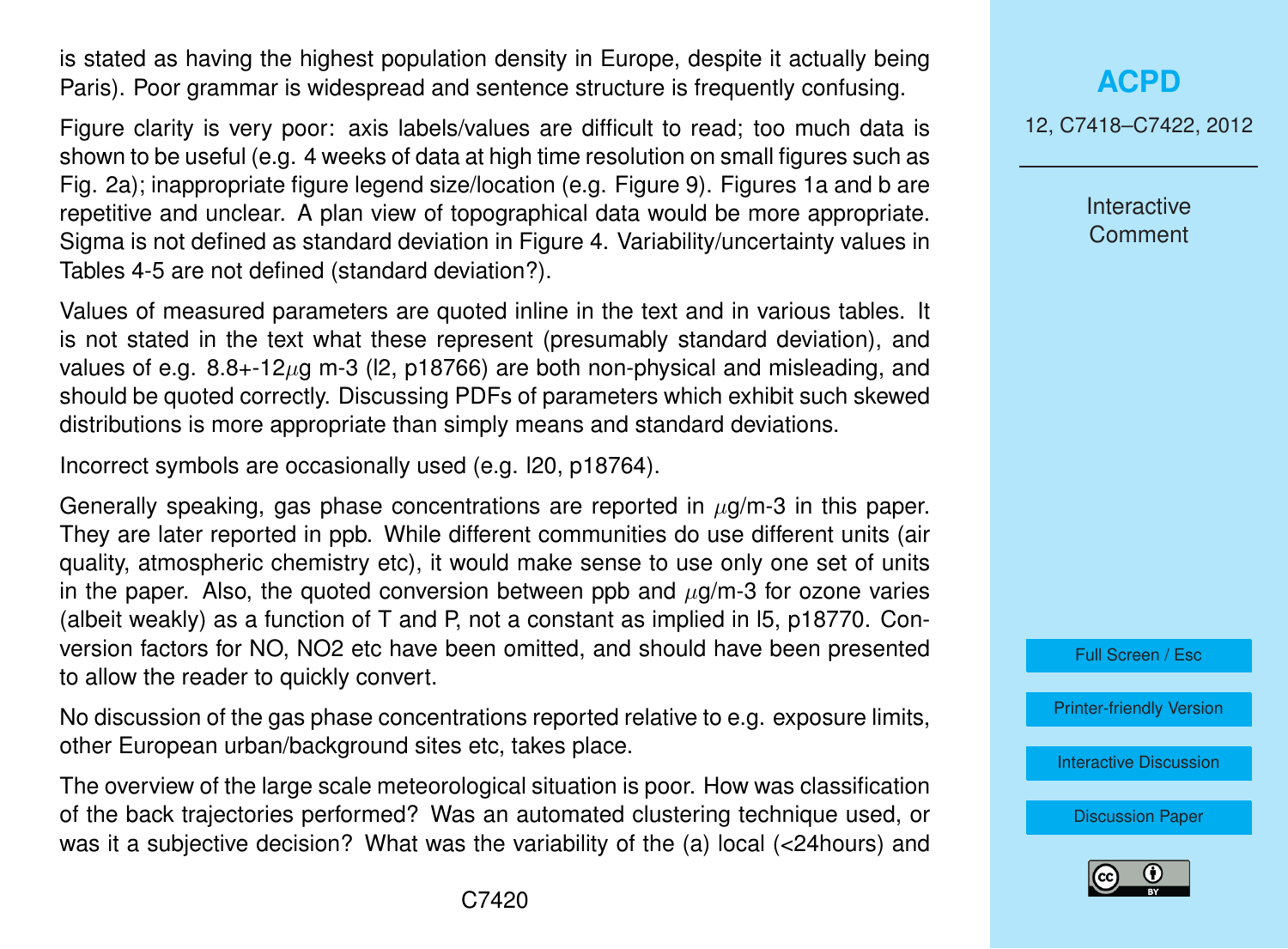(b) more distant (>24hours) sections of the trajectory within each individual group? It would have been interesting to examine MSLP and 500hPa geo-potential heights to identify the features responsibly for the flow regimes (particularly for the interesting case of strong easterly flow from Europe).

Local flow phenomena are discussed in the introduction, but are rarely related to any trends observed in the data (occasionally discussion of the observed of the sea breeze is found). The presentation of the met data in Fig 4 shows standard deviations for RH, T etc for each site as a whole. To make this more useful the standard deviations should be reported for each trajectory group. Also, an estimate of precipitation would be useful due to its impact on the aerosol population.

Detailed descriptions of the measurement sites and instrumentation are provided. However, important information is missing, such as inlet flow rates/residence times, humidity conditioning etc.

A description/plot of the comparison of all the ToF-AMS instruments with each other and the off line filters would be useful in such an introduction paper, as would discussion of the collection efficiencies used for these instruments. Was this collection efficiency constant with time/instrument? Was the comparison between involatile (NH42SO4) and semi-volatile (e.g. NH4NO3) components for online and offline techniques favourable?

An average particle size distribution for the entire 1 month study is presented, and lognormal modes are fit to this distribution. Is this appropriate and are there really ever 3 modes  $<1 \mu m$  at any one time?

No discussion of whether the conditions encountered during SAPUSS were typical for the time of year etc.

Virtually no analysis on the evolution of the aerosol composition and size distribution is presented. It is hard to criticise analysis when virtually none has not been conducted.

## **[ACPD](http://www.atmos-chem-phys-discuss.net)**

12, C7418–C7422, 2012

Interactive **Comment** 

Full Screen / Esc

[Printer-friendly Version](http://www.atmos-chem-phys-discuss.net/12/C7418/2012/acpd-12-C7418-2012-print.pdf)

[Interactive Discussion](http://www.atmos-chem-phys-discuss.net/12/18741/2012/acpd-12-18741-2012-discussion.html)